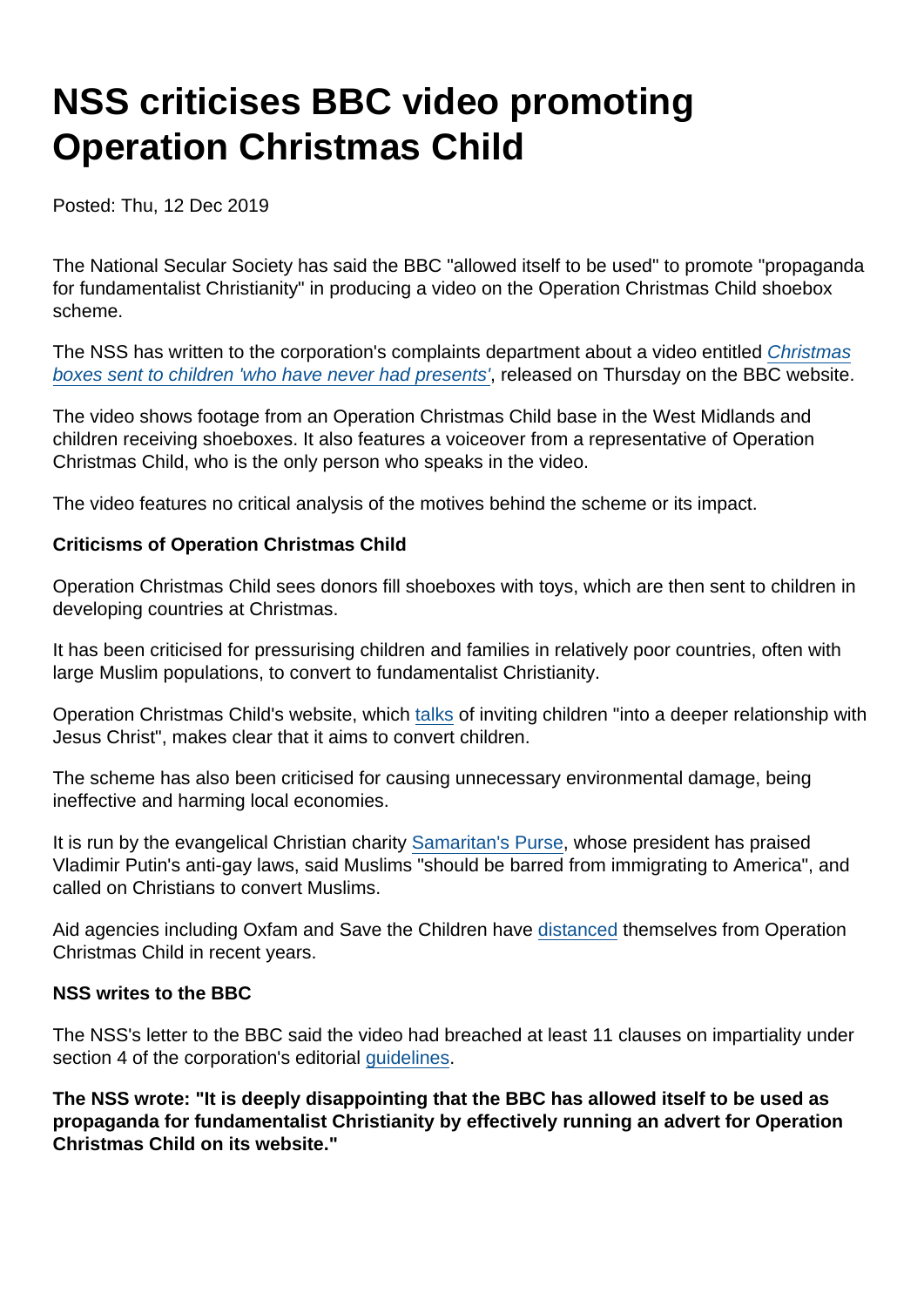The society said in future the BBC should not "allow itself to contribute to exploitative and unethical charity schemes". It added that the BBC should conduct "thorough research" and "ensure controversies are objectively and critically examined rather than ignored".

Explaining the letter, NSS spokesperson Megan Manson said: "The BBC should have been aware of reasonable and widely-shared concerns about Operation Christmas Child – in particular that it acts as a vehicle for pushing fundamentalist religion on children.

"Criticisms of Operation Christmas Child are easy to find and the BBC should have spotted them and engaged with them before producing this bit of propaganda.

"As the national broadcaster the BBC has a duty of impartiality and should report on religious organisations in a balanced and objective manner. We hope it will reflect on the inappropriateness of this video to ensure this doesn't happen again."

BBC updates video description after NSS criticism

The BBC updated the text description which accompanied the video on Thursday, adding the line: "Some, including humanist organisations, have criticised the aid group for distributing evangelical messages."

The update came shortly after the NSS [criticised](https://twitter.com/NatSecSoc/status/1205067852585324544) the video as "effectively an advert for Operation Christmas Child" on Twitter.

Before the update, the accompanying text contained no suggestion that the scheme was controversial.

## While you're here

Our news and opinion content is an important part of our campaigns work. Many articles involve a lot of research by our campaigns team. If you value this output, please consider supporting us today.

P.S. make sure to check out the related campaigns below.

- [Support us from just £1 a month](https://www.secularism.org.uk/donate.html)
- [Share on What's App](whatsapp://send?text=http://www.secularism.org.uk/news/2019/12/nss-criticises-bbc-video-promoting-operation-christmas-child?format=pdf)
- [Share on Facebook](https://www.facebook.com/sharer/sharer.php?u=http://www.secularism.org.uk/news/2019/12/nss-criticises-bbc-video-promoting-operation-christmas-child?format=pdf&t=NSS+criticises+BBC+video+promoting+Operation+Christmas+Child)
- **[Share on Twitter](https://twitter.com/intent/tweet?url=http://www.secularism.org.uk/news/2019/12/nss-criticises-bbc-video-promoting-operation-christmas-child?format=pdf&text=NSS+criticises+BBC+video+promoting+Operation+Christmas+Child&via=NatSecSoc)**
- [Share on Email](https://www.secularism.org.uk/share.html?url=http://www.secularism.org.uk/news/2019/12/nss-criticises-bbc-video-promoting-operation-christmas-child?format=pdf&title=NSS+criticises+BBC+video+promoting+Operation+Christmas+Child)
- [Subscribe to RSS Feed](/mnt/web-data/www/cp-nss/feeds/rss/news)

Tags: [BBC](https://www.secularism.org.uk/news/tags/BBC), [Operation Christmas Child](https://www.secularism.org.uk/news/tags/Operation+Christmas+Child), [Samaritan's Purse](https://www.secularism.org.uk/news/tags/Samaritan)

## Related Campaigns